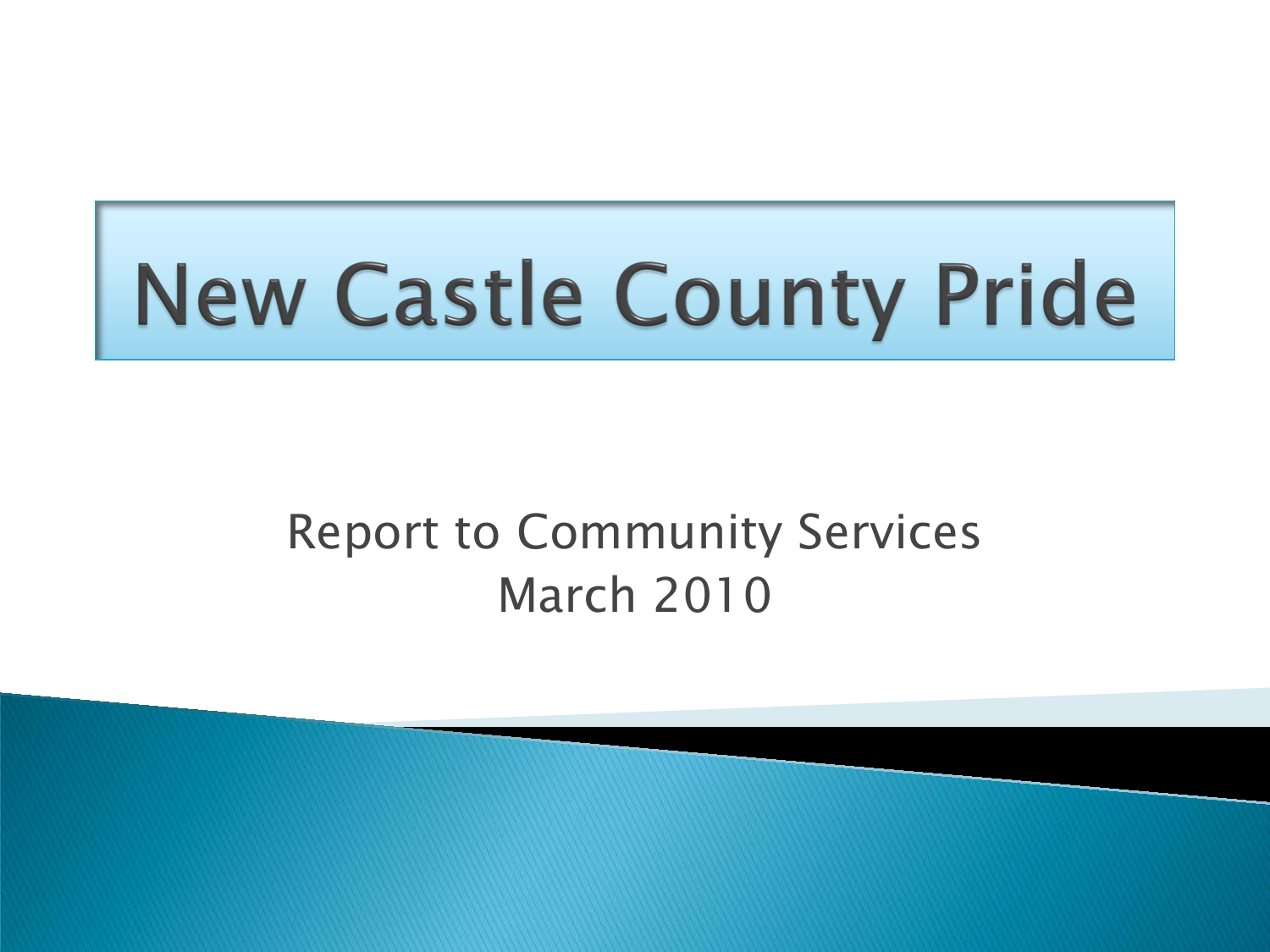# **Mission Statement**

▶ New Castle County Pride, Inc., is the nonprofit organization that makes it possible for individuals, groups and businesses to support New Castle County initiatives through tax-deductible donations or in-kind pledges of support.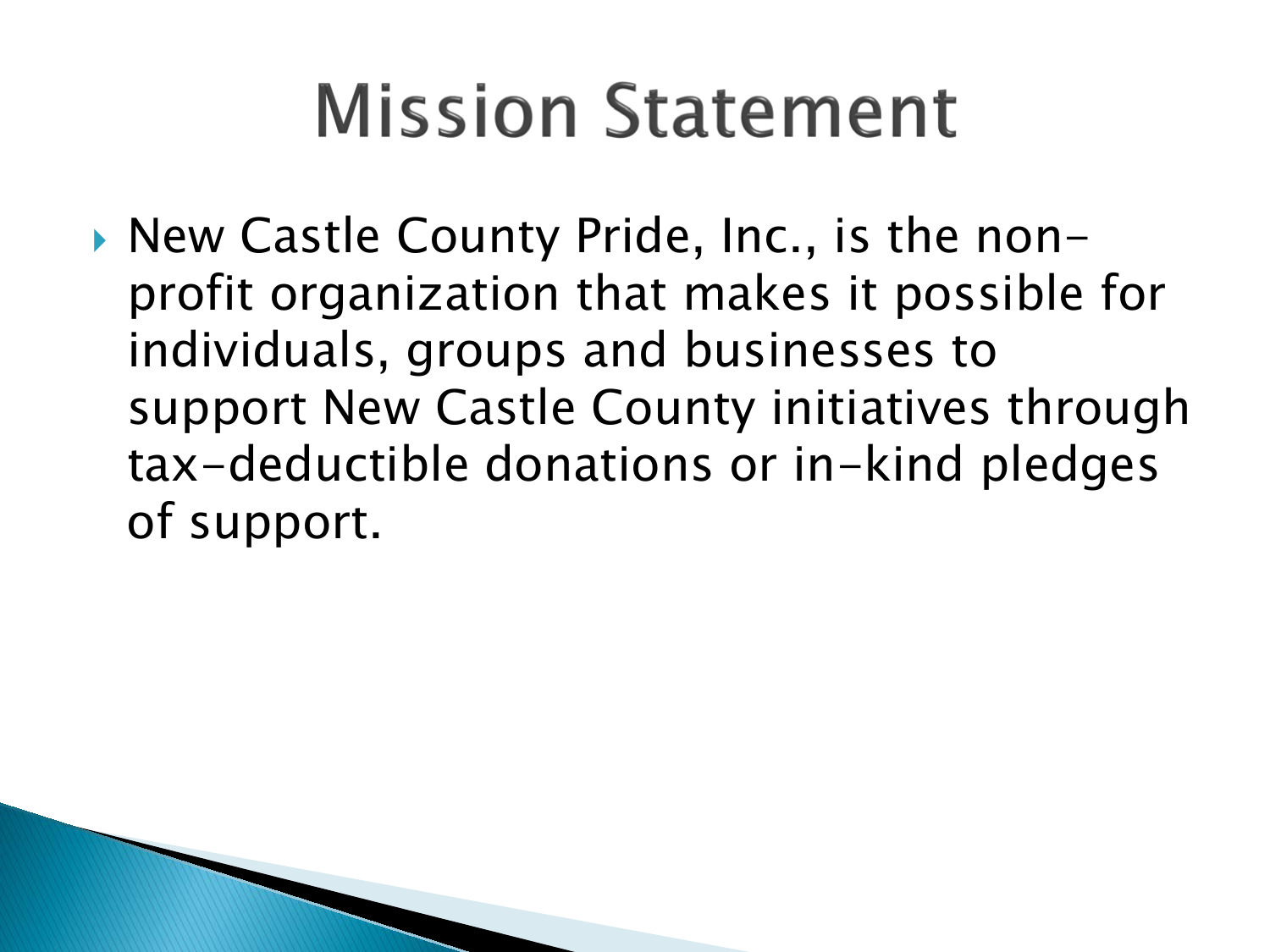- ▶ 2008 Financial Activity
- 
- 

▶ \$83,350 Opening Balance ▶ \$74,439 Paid out – playground/park revitalization (ING Direct Day of Service)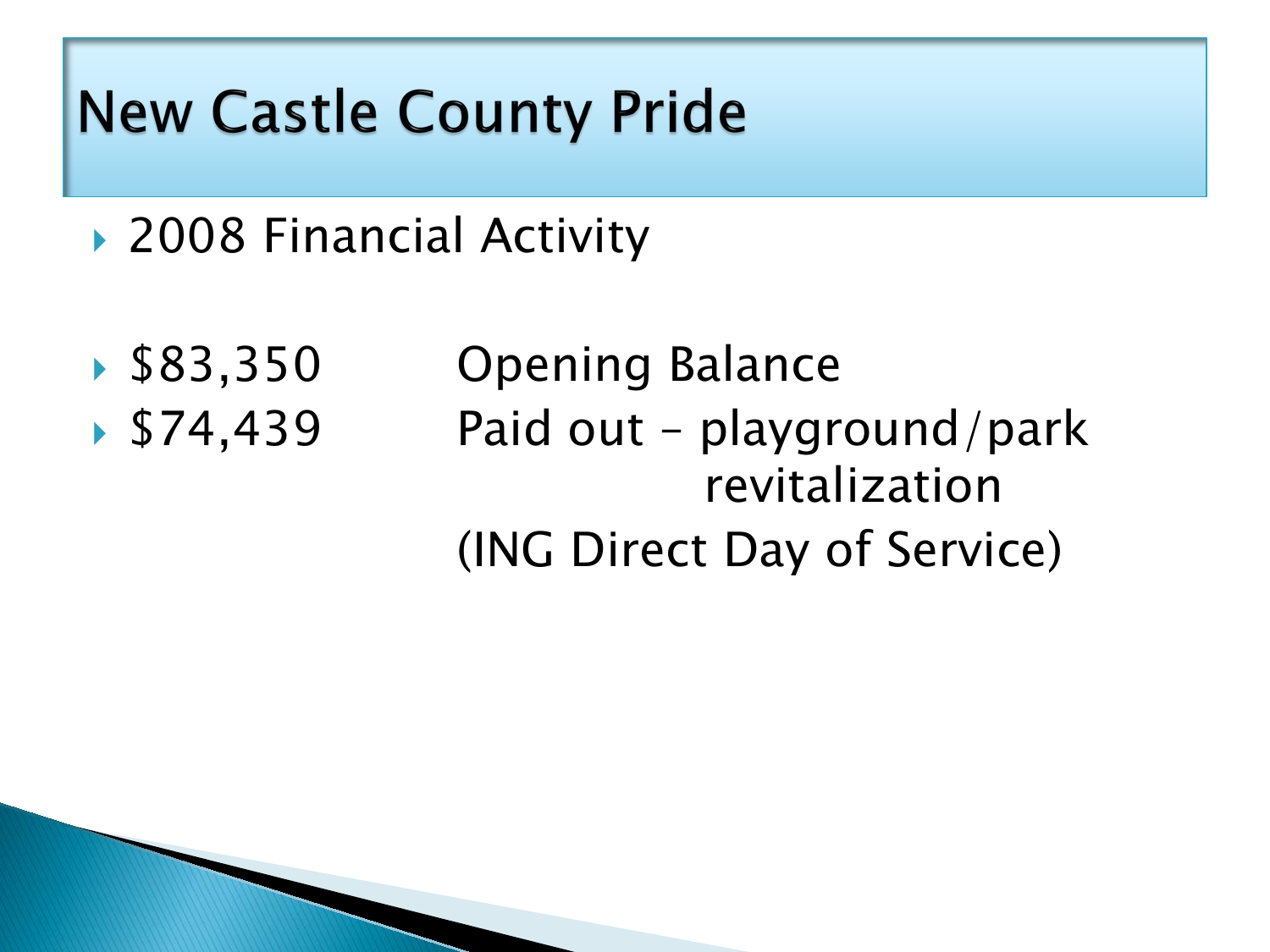### **2009 Financial Activity**

- **≻\$16,379 Opening Balance**
- $\blacktriangleright$  \$60,596 Received
- **≻\$19,980 Paid Out**

### **Funding Provided For:**

-Therapeutic Riding at Carousel -Platinum Picnic -Holiday Open House -K9 Bandit and Diablo Vet Bills -Rewire to Rehire Program -NCCo Girls High School Summer Basketball League Jerseys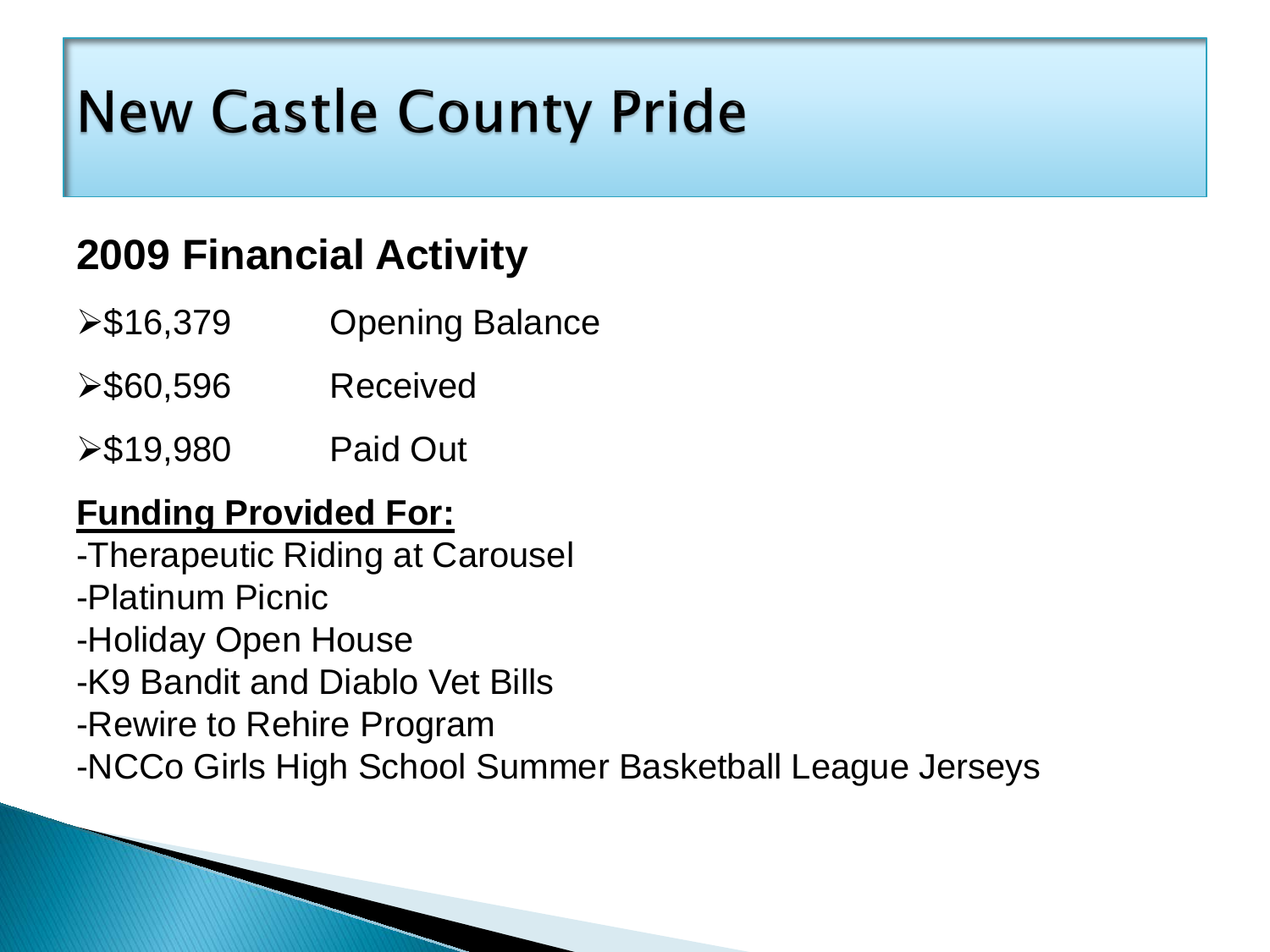### **2010 Financial Activity To Date**

- **≻\$44,924 Opening Balance**
- $\triangleright$  \$95,000 Received
- **≻\$93,977 Paid Out**

### **Funding Provided for:**

-Rewire to Rehire Program -Youth Development Program -Love Your Library -Platinum Picnic -St. Vincent de Paul Society -Therapeutic Riding at Carousel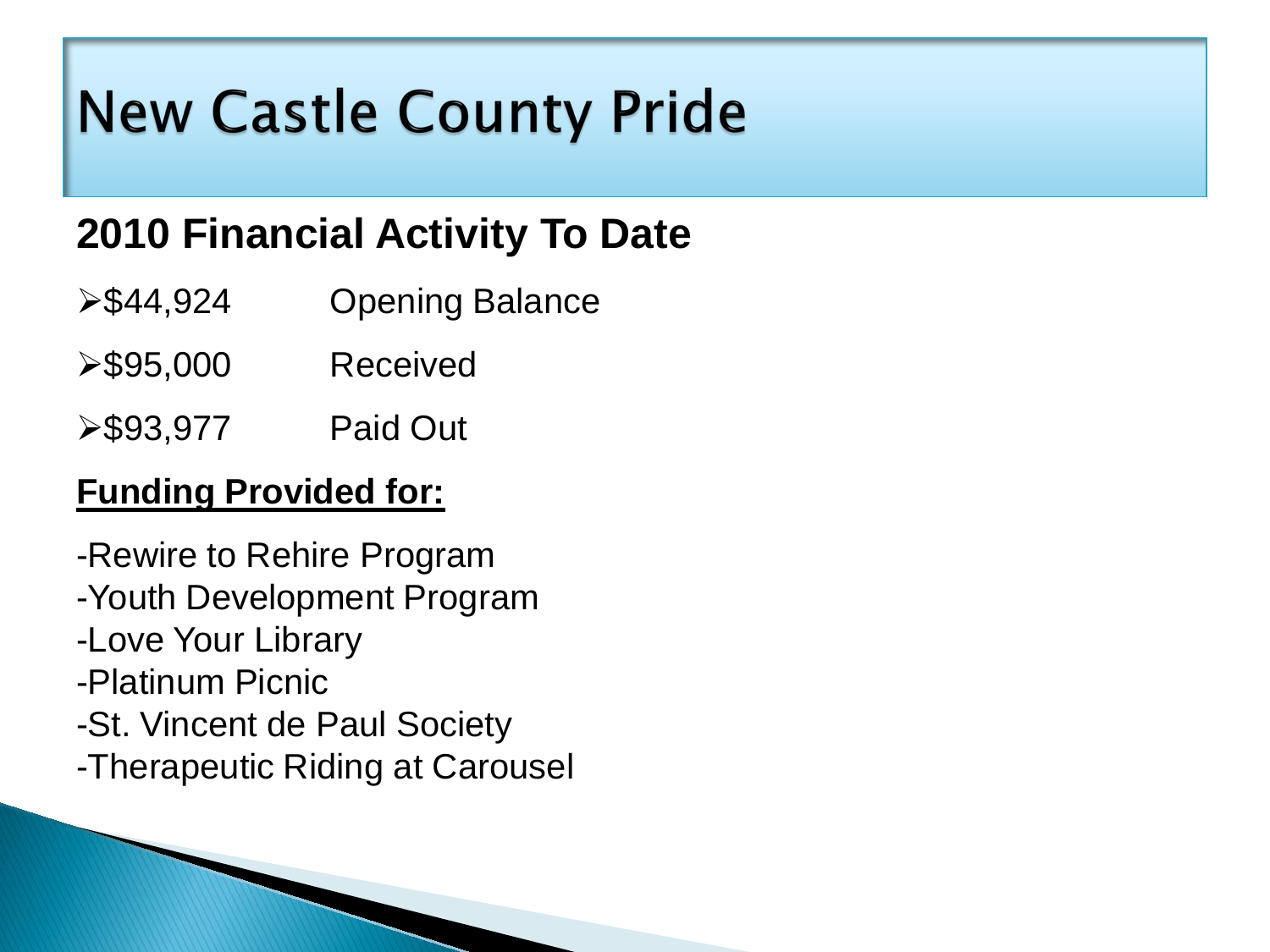## **Balances for 2010**

### **Program Account Balances:**

Diablo (K9) - \$1,646.40 Talley Dog Park - \$0.00 Holiday Open house - \$931.00 Mounted Police - \$7,930.15 Platinum Picnic - \$4,043.84 **Libraries:** General - \$7,962.91 Appoquinimink - \$1,844.89 Bear - \$502.42 Brandywine - \$8,424.81 Claymont - \$988.28 Elsmere -- \$392.00 Kirkwood - \$196.00 Hockessin - \$517.56 Newark - \$9,213.35 Wilmington - \$0.00 Woodlawn - \$326.50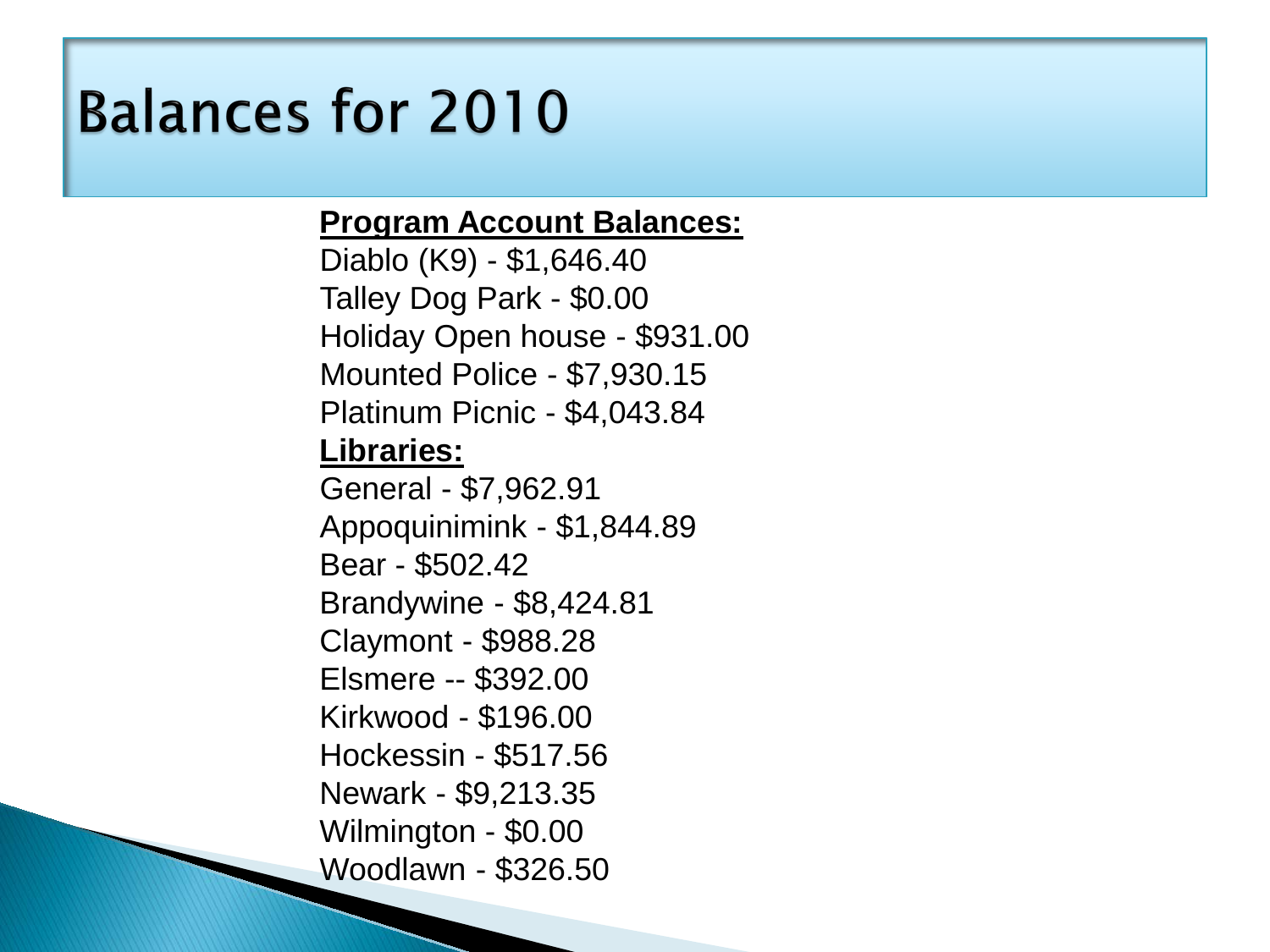- ▶ Program areas with balances will direct use of funds in 2010, or
- Funds will remain to "build up" for projects of their choice.
- Checks are written to vendors as bills are presented.
- ▶ Contributions to non-county groups are processed 2x per year.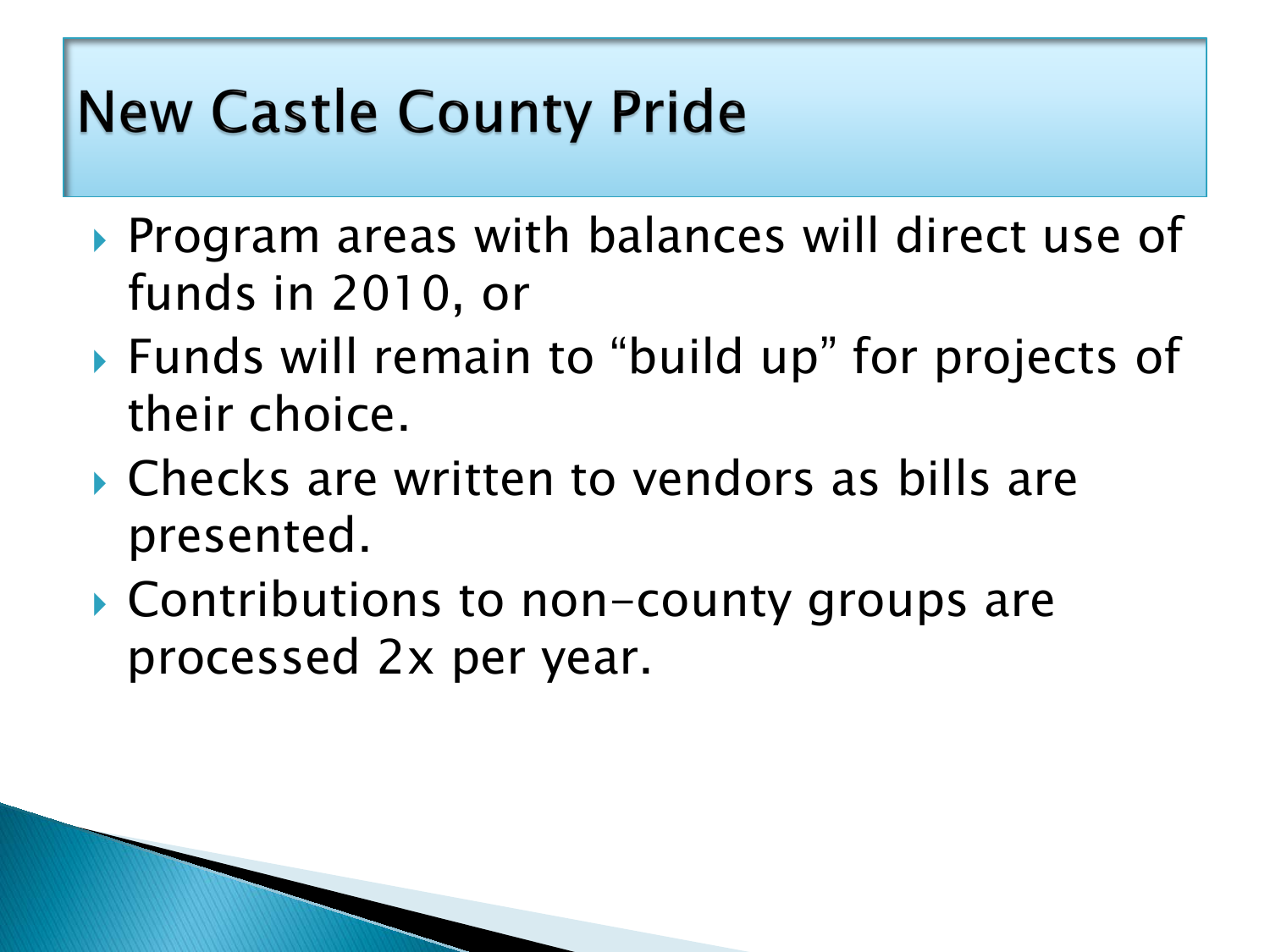# **First State Community Action Agency Grants**

### **Overview**

- ▶ First State Community Action Agency awarded New Castle County (NCC) Pride Inc. American Recovery and Reinvestment Act (ARRA) funds.
- ▶ \$200,000 for the Re-Wire to be Re-Hired Program
- ▶ \$206,000 in funding for Youth Development Program
- ▶ Effective dates for programs are September 1, 2009 to September 30, 2010.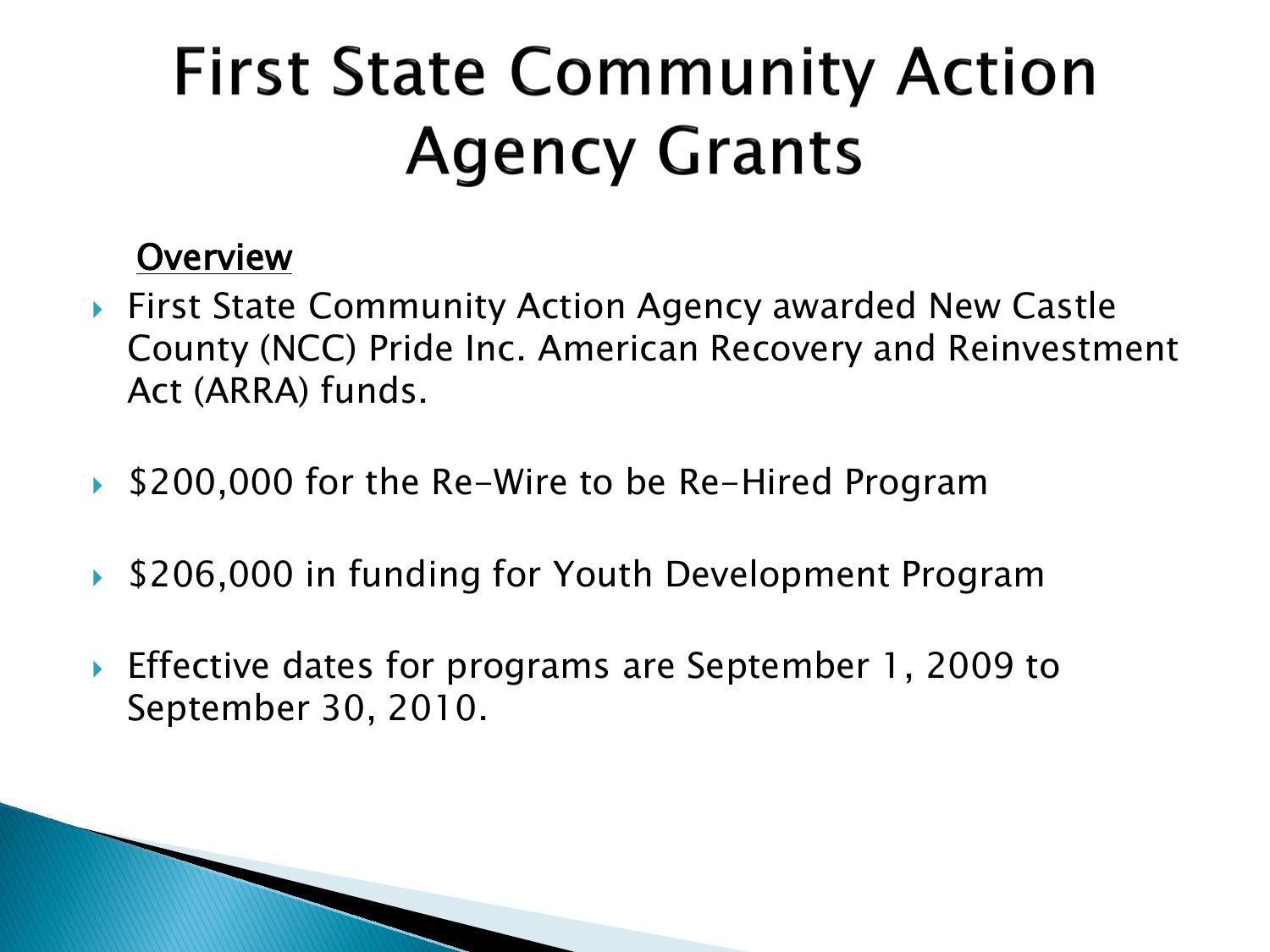## Re-Wire to be Re-Hired Program

- The program provides employment related workshops and services to participants.
- ▶ The Re-Wire to be Re-Hired Program is located at several NCC libraries: Appoquinimink, Bear, Elsmere, Garfield Park, Kirkwood, Newark, and Woodlawn.
- $\triangleright$  NCC Pride, Inc. contracted with an Employment & Training Instructions Manager for program oversight/ administration.
- ▶ NCC Pride contracted with Advanced Staffing Training Institute (ASTI), Inc. to conduct assessments and facilitate the Re-wire to be Re-hired workshops: Career Development Planning, Resume Preparation and Posting on the Internet, Job Search Strategies, Basic Computer Skills Training, Soft Skills, and Interview Preparation. Each participant receives an employment resource tool kit containing workshop information, handouts, practice worksheets, and resources to include best practices for conducting job search.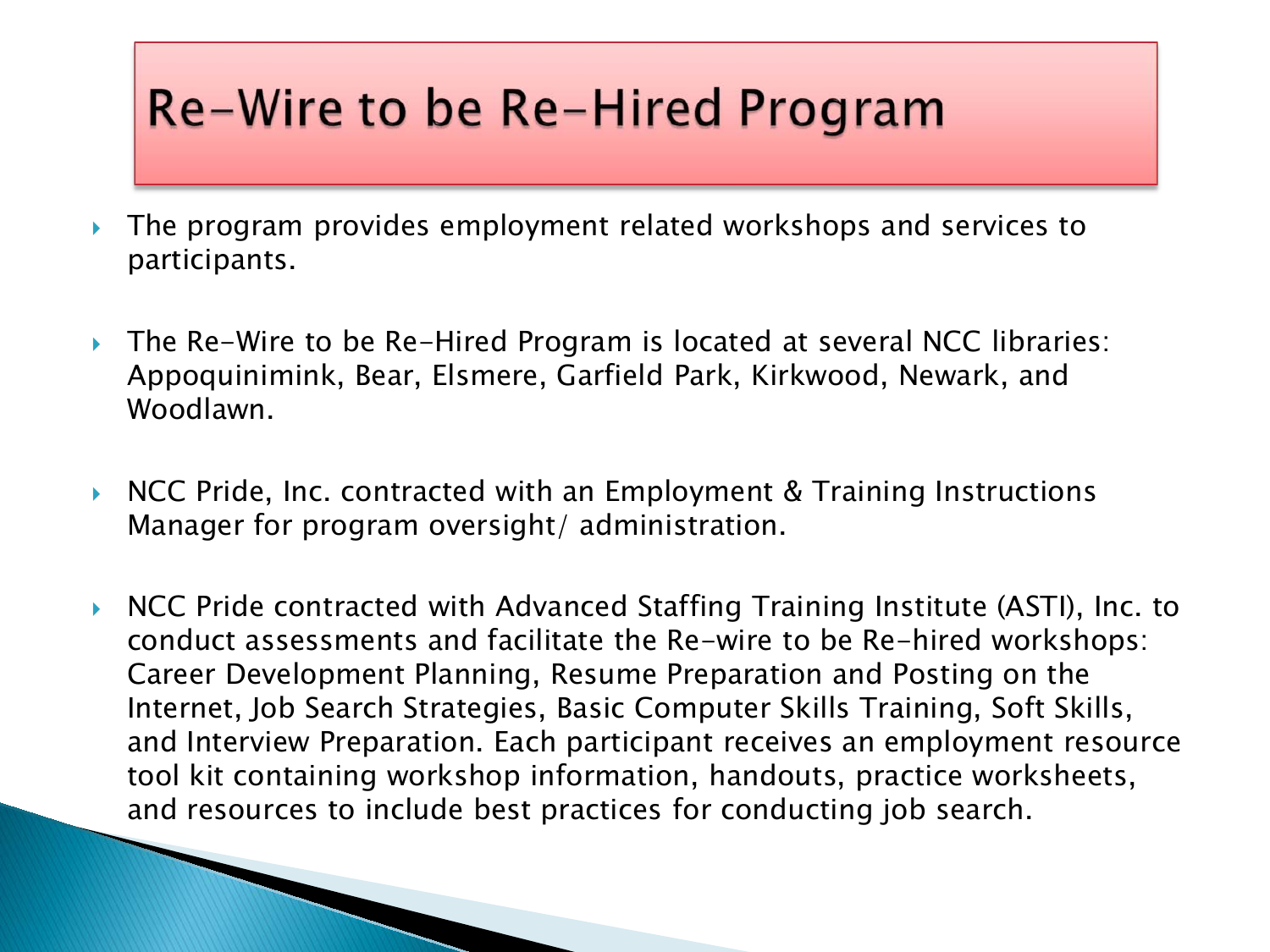## Re-Wire to be Re-Hired Program

- ▶ Each program participant receives approximately 8-10 hrs of instruction and employment services dependent upon their individual employment needs.
- Each participant receives a certificate of completion for each course in the program.
- ▶ Upon completion of the workshops, ASTI provides job referrals and employment follow-ups.

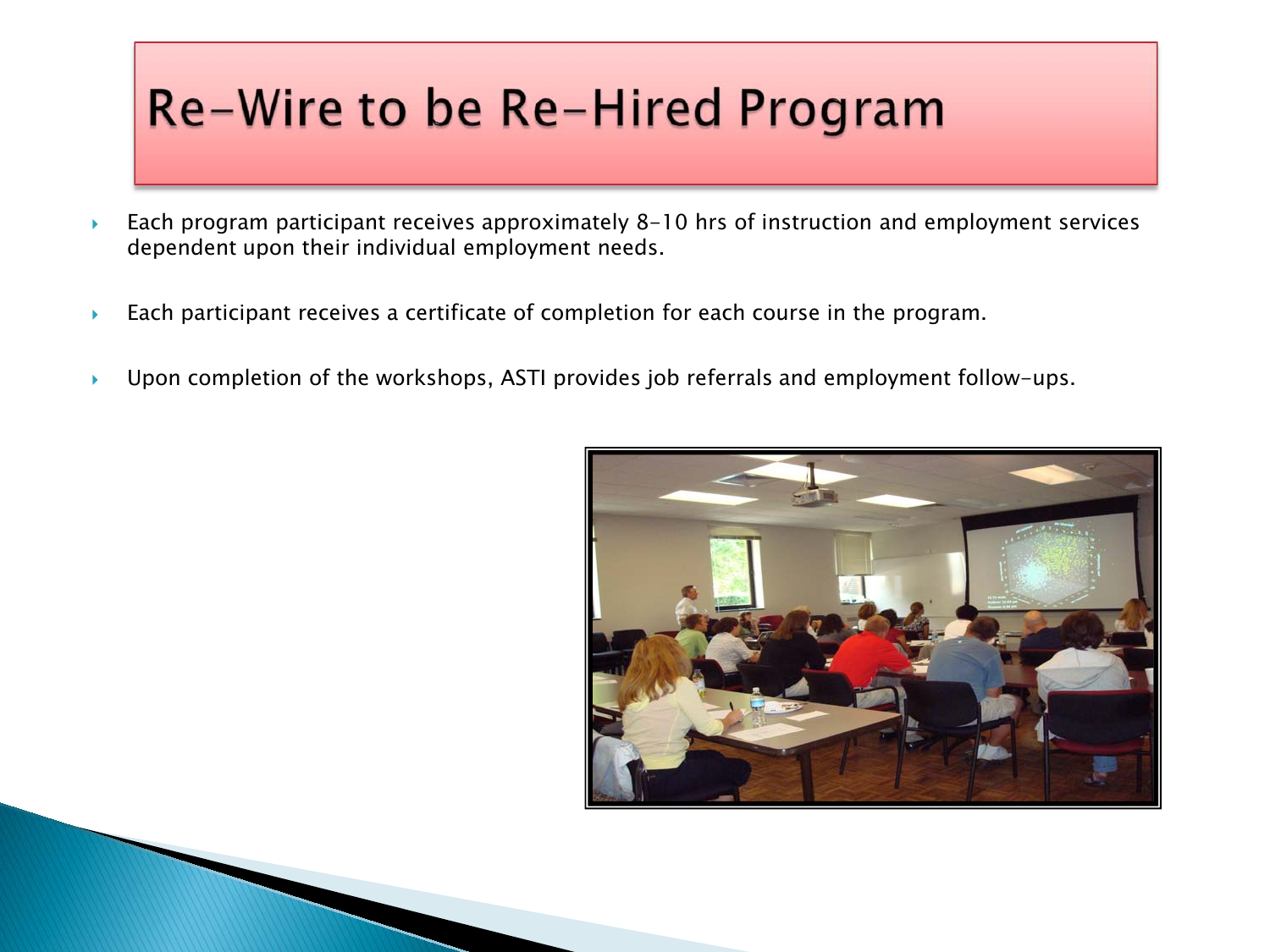# Re-Wire to be Re-Hired Program

| Month          | <b>Bear Library</b> | <b>Kirkwood</b><br><b>Library</b> | <b>Newark</b><br><b>Library</b> | <b>Woodlawn</b><br><b>Library</b> | Program<br><b>Completion</b> | <b>Intake</b><br>Interviews | <b>Employments</b>   |
|----------------|---------------------|-----------------------------------|---------------------------------|-----------------------------------|------------------------------|-----------------------------|----------------------|
| November       | $\mathbf{0}$        | $\mathbf{0}$                      | $\pmb{0}$                       | $\boldsymbol{0}$                  | $\mathbf 0$                  | 17                          | 0                    |
| December       | $\mathbf 0$         | $\overline{2}$                    | $\overline{4}$                  | 5                                 | 11                           | 30                          | 0                    |
| <b>January</b> | $\overline{4}$      | 10                                | 5                               | 7                                 | 26                           | 20                          | $\blacktriangleleft$ |
| February       | $\overline{4}$      | $\overline{2}$                    | $\mathbf{0}$                    | $\mathbf 0$                       | 6                            | 18                          | 3                    |
| <b>TOTAL</b>   | 8                   | 14                                | 9                               | 12                                | 43                           | 128                         | 4                    |

- $\geq$ To be eligible for program, participants must be at 200% of the poverty level, laid off from work, or a retiree. These guidelines were mandated by First State Community Action Agency.
- Continue to utilize a grassroots approach to promote the program to reach those most in need of service.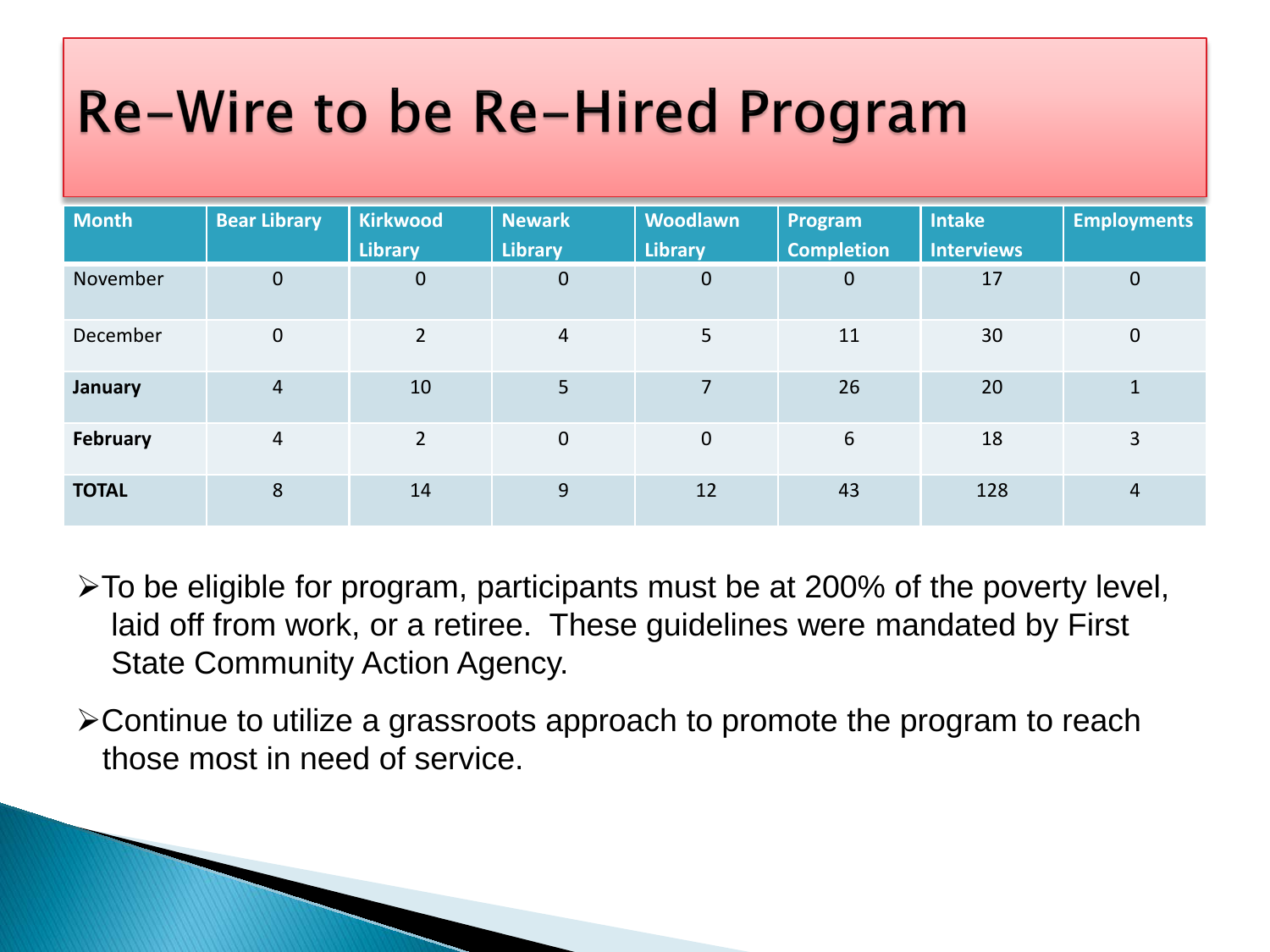## **Youth Development Program**

- ▶ First State Community Action Agency provided grant of \$206,000 for this program, and first class began in January 2010.
- $\rightarrow$  The scope of the program is to provide older youth 18-24 years living in foster care, aging out of foster care and /or facing barriers of selfsufficiency who are below 200% poverty, unemployed or underemployed with training in the building trades and green technology in a classroom setting and soft skills training and education for work readiness.
- $\rightarrow$  The total number of program participants will be 18 consisting of six (6) participants per cycle with three (3) 3-month cycles over the next year. The participants will be required to work a total of 35 hours per week for 3 months. The participants will be paid \$7.25 per hour and receive incentive increases up to \$8.50 per hour.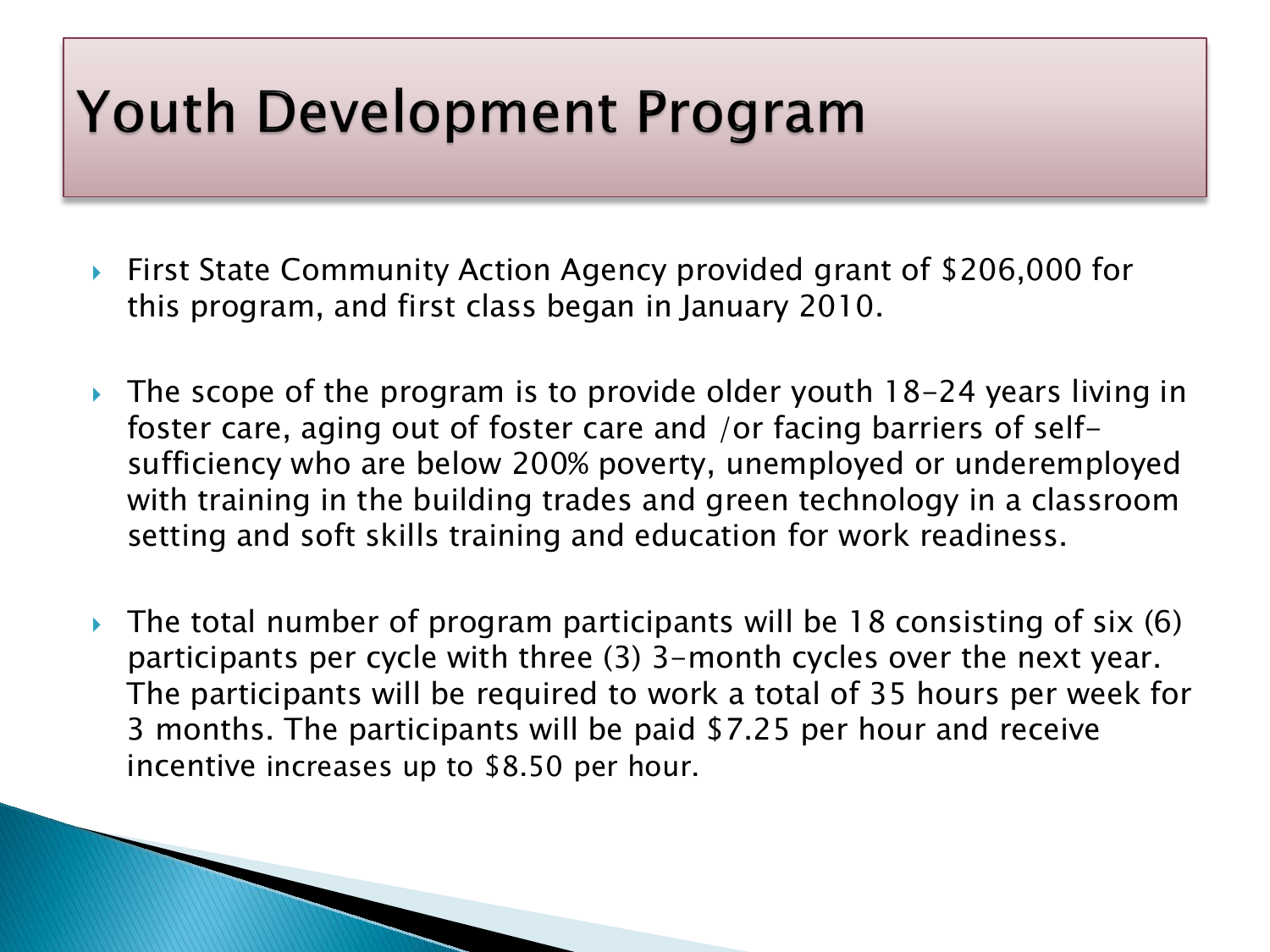# **Youth Development Program**

#### **Education Instruction**

- GED certification Green Technology
- Soft skill Classroom
- OSHA Certification Basic Skills
- Work Readiness Safety
- Construction

#### ▶ Case Management

- ▶ Job Placement Recruitment
- Retention **Problem Solving**
- $\blacktriangleright$  Transportation

#### ▶ Career Planning and Placement

- ▶ Pre-Apprentice Building Trades
- **Dividentation to Construction Industry Occupation**